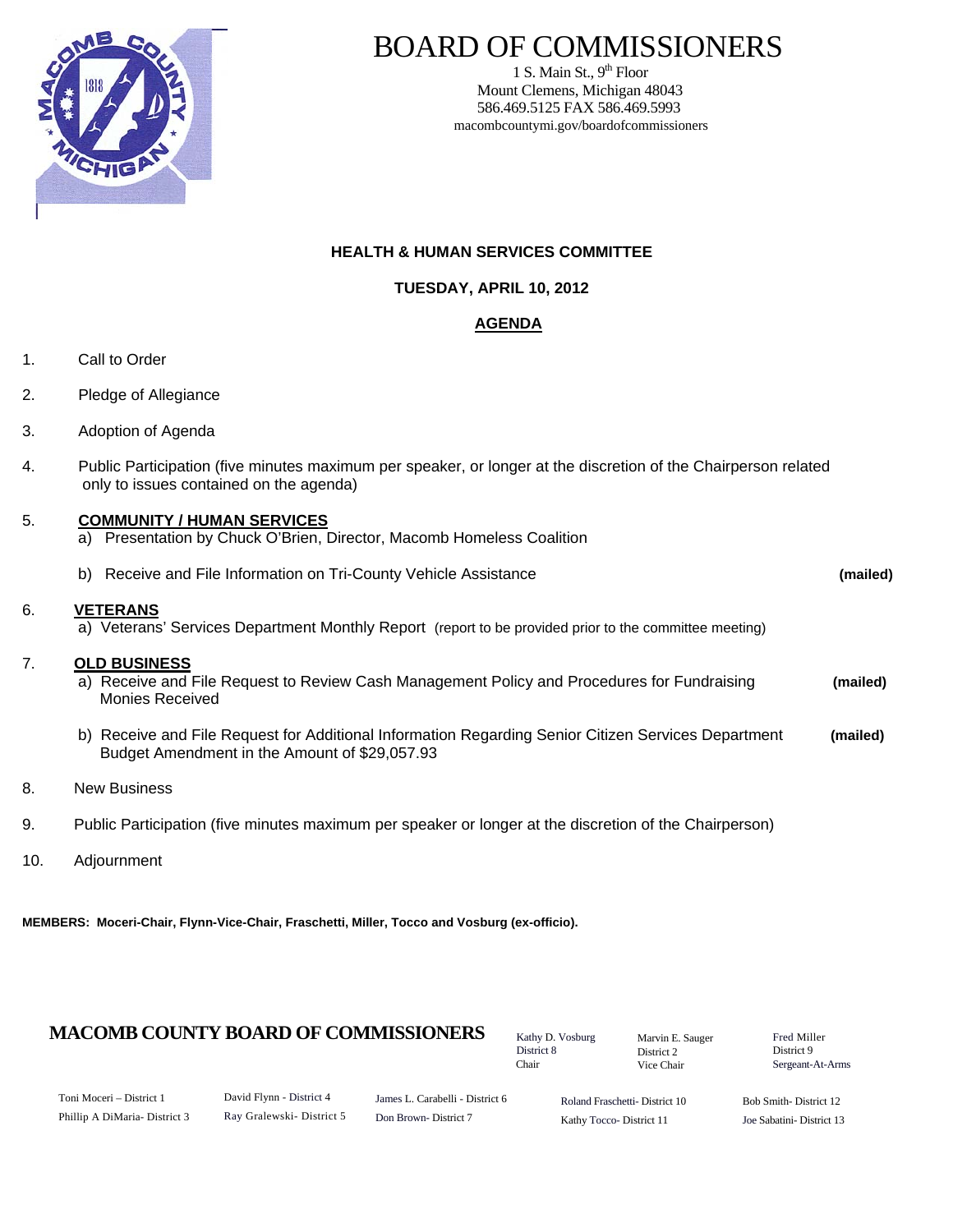

## **The Continuum of Care for Macomb County**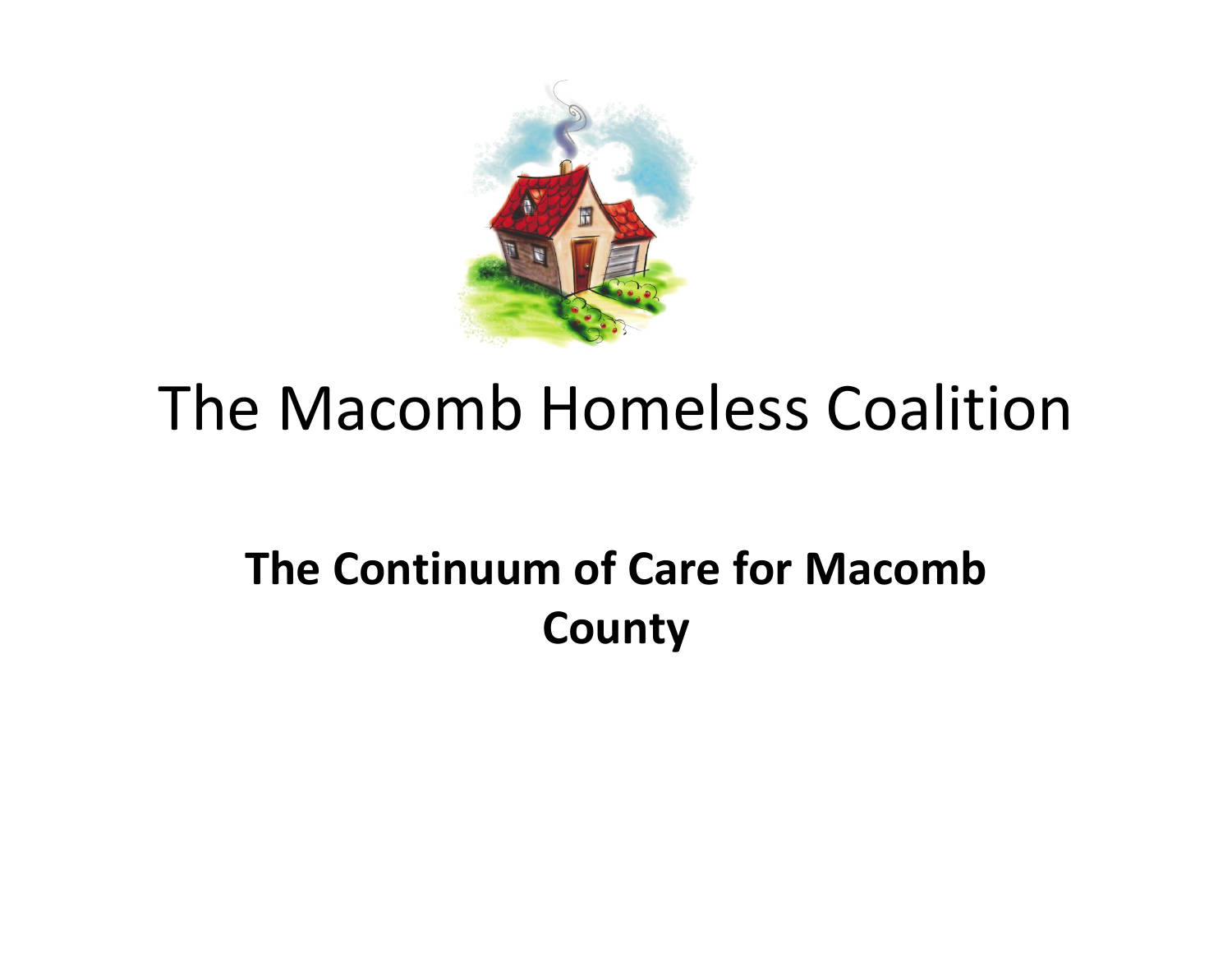

- A Planning and Collaborative Body of Service Agencies, Private Organizations and Government Departments
- 501( c )3 organization, established 1984
- Oversight by 15 member Board
	- Primary Decision Making Body for the Continuum of Care in Macomb County
- 7 Staff primarily grant funded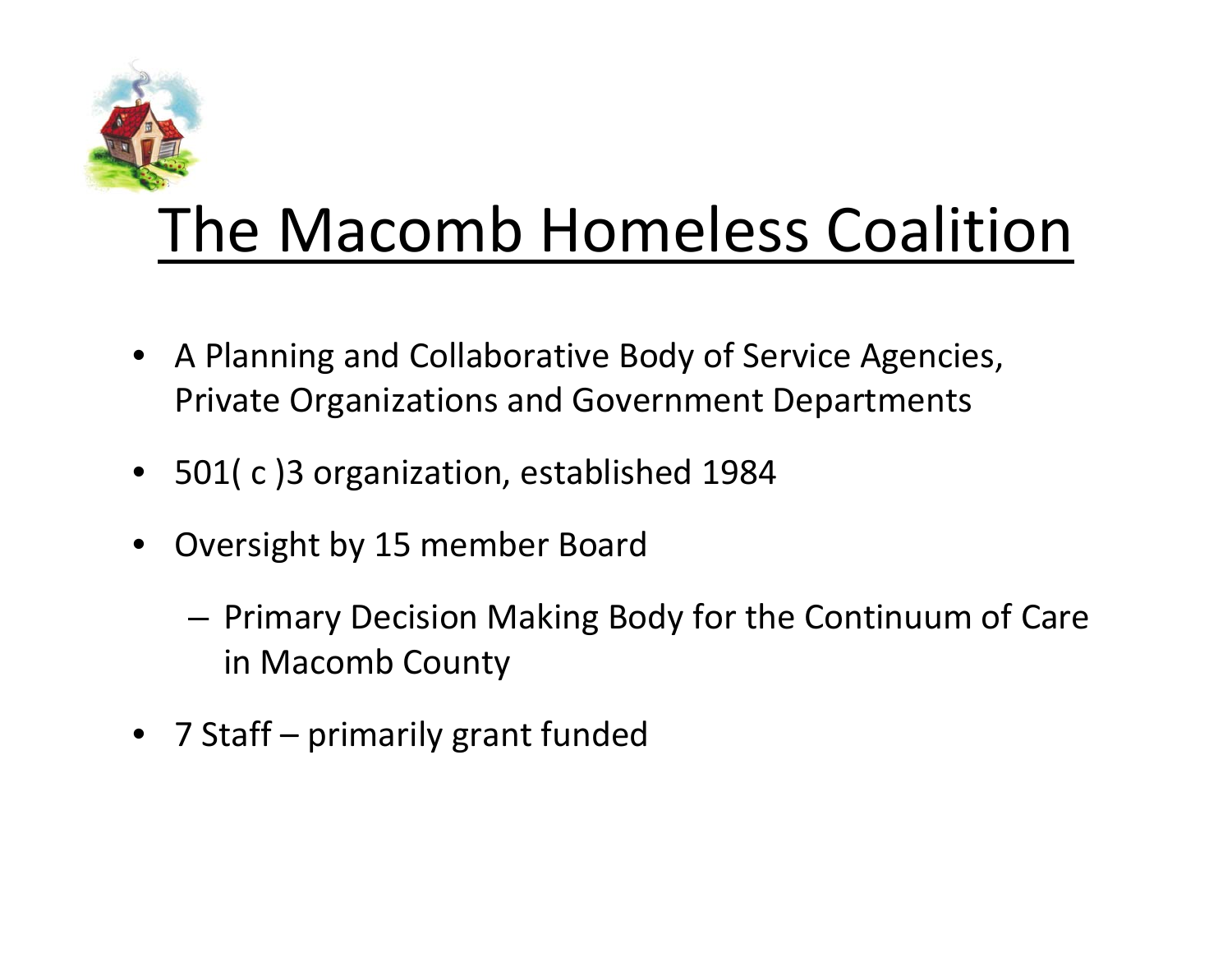### Administration

- ‐Grant Fiduciary for MSHDA Emergency Solutions Grant
- -HUD lead for CoC Homeless Assistance Supportive Housing Program Grants Exhibit 1
- ‐Single Point of Entry for Homeless/At‐Risk in Macomb County

### Data and Planning

- ‐ Homeless Management Information System Administrator ( HMIS)
- ‐Continuum of Care annual plan, Ten Year Plan

### Events and Service

- ‐Bi‐Annual Point in Time Count
- ‐Community Connection Days / Outreach Events



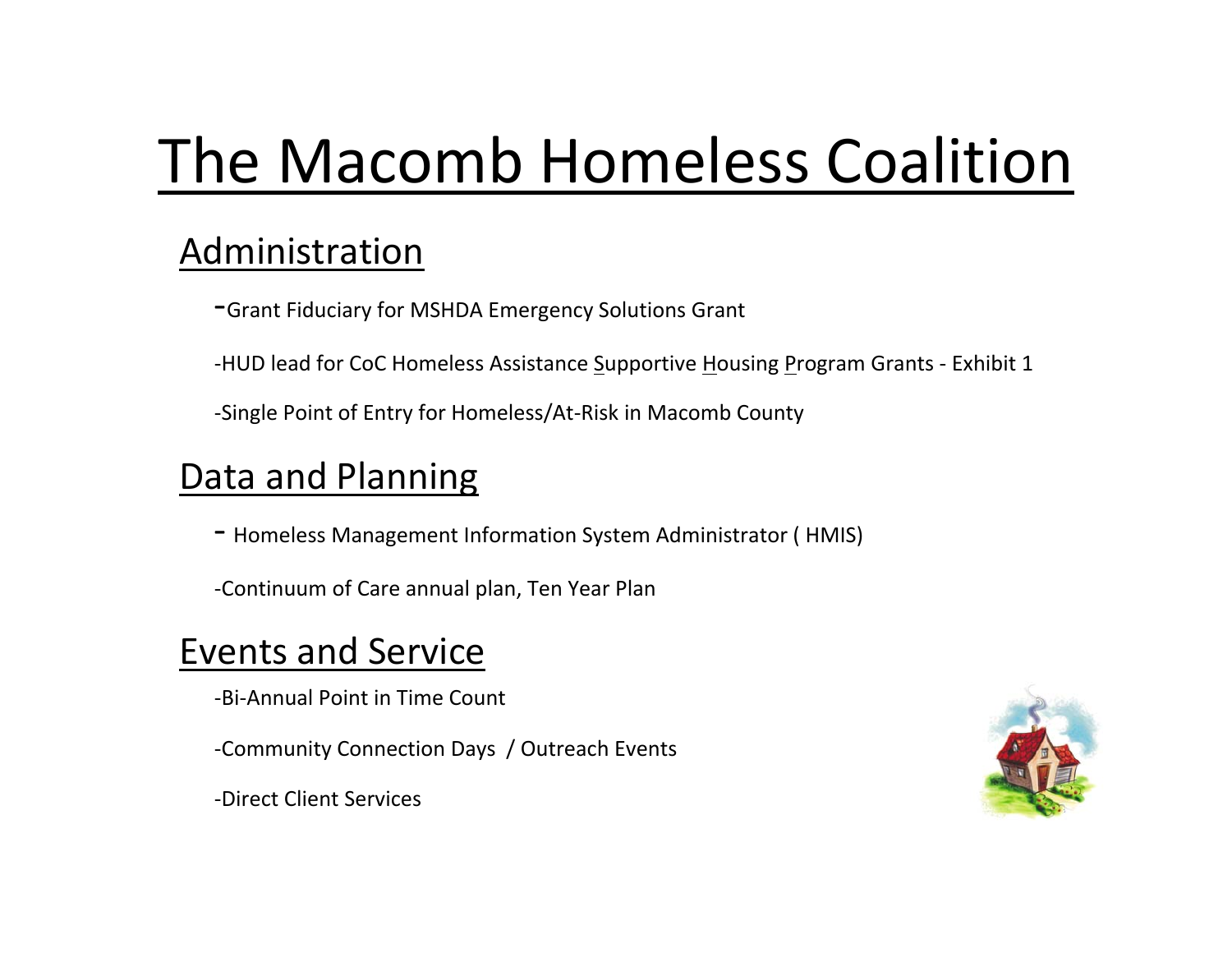

- Effective Summer of 2011:
	- Continuum Of Care Coordinator position moved from the County to the Macomb Homeless Coalition
		- Funding dictated move
		- County/Communities very supportive
	- Hired Director, expanded role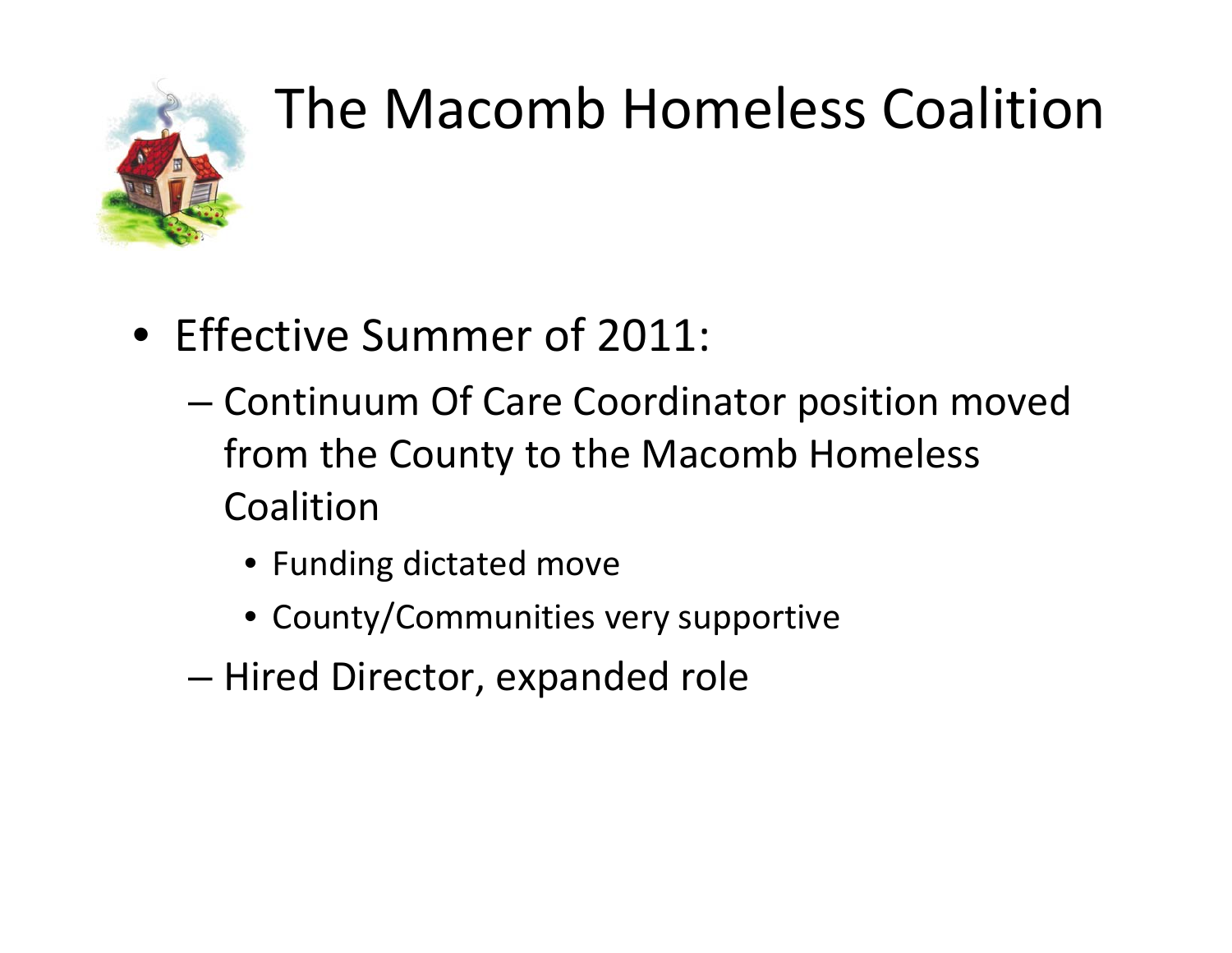Who is Homeless in Macomb County?



- On January 26, 2011, the Macomb Homeless Coalition conducted its fourth Point in Time Count of the area homeless
	- There were 1,101 homeless identified that day.
	- Over 2,770 Macomb County residents experience homelessness at some point during the year and seek help.
	- **Next Point in Time January 2013 ‐**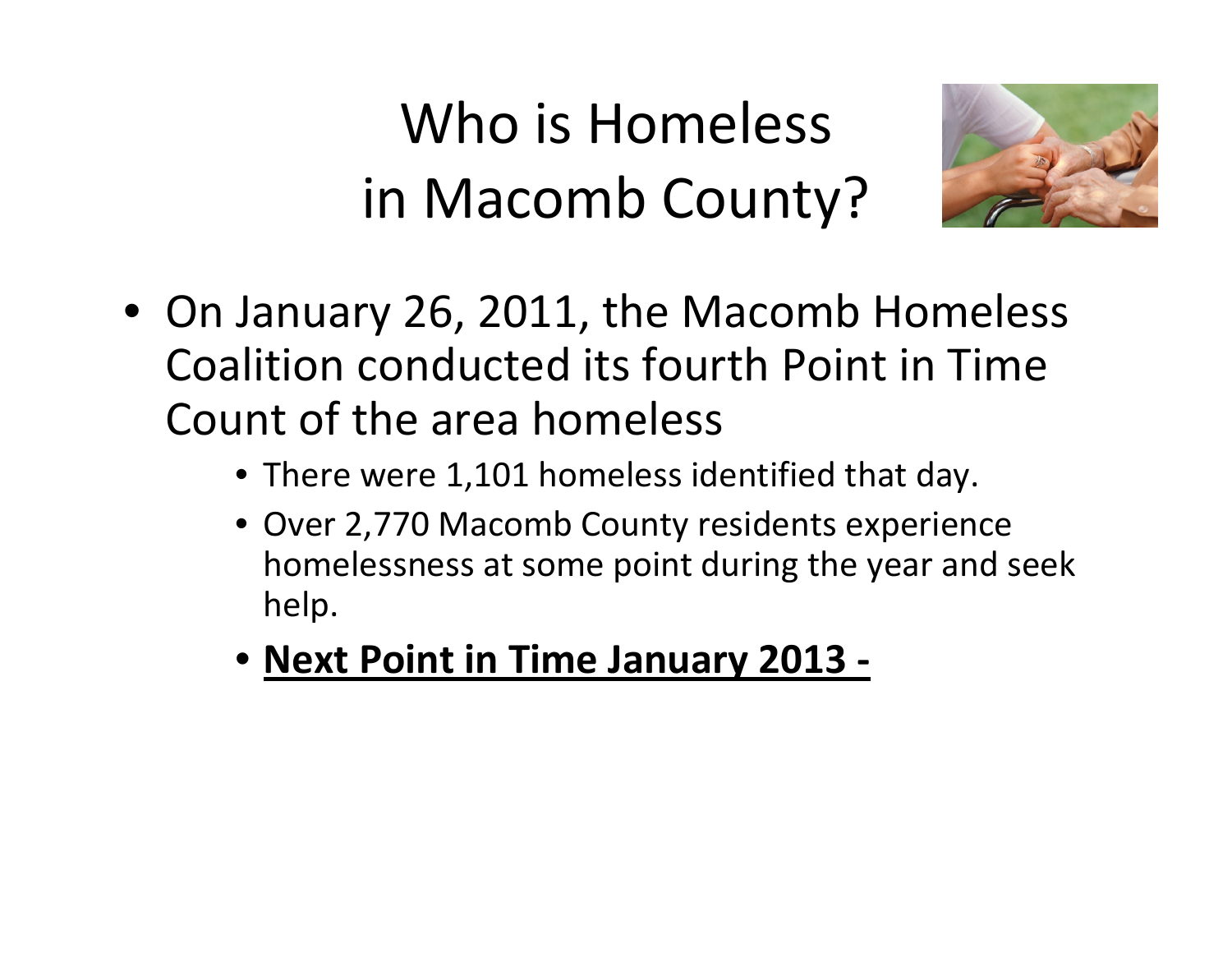# Who is homeless in Macomb County?



– 14% were children



- 509 were living on the streets (tents, cars, camps, buildings, etc)
- 10% were veterans
- 16% were homeless due to domestic violence

In 2011,

- Approximately 1/2 of those seeking services were homeless for the first time
- Families were the fastest growing homeless population



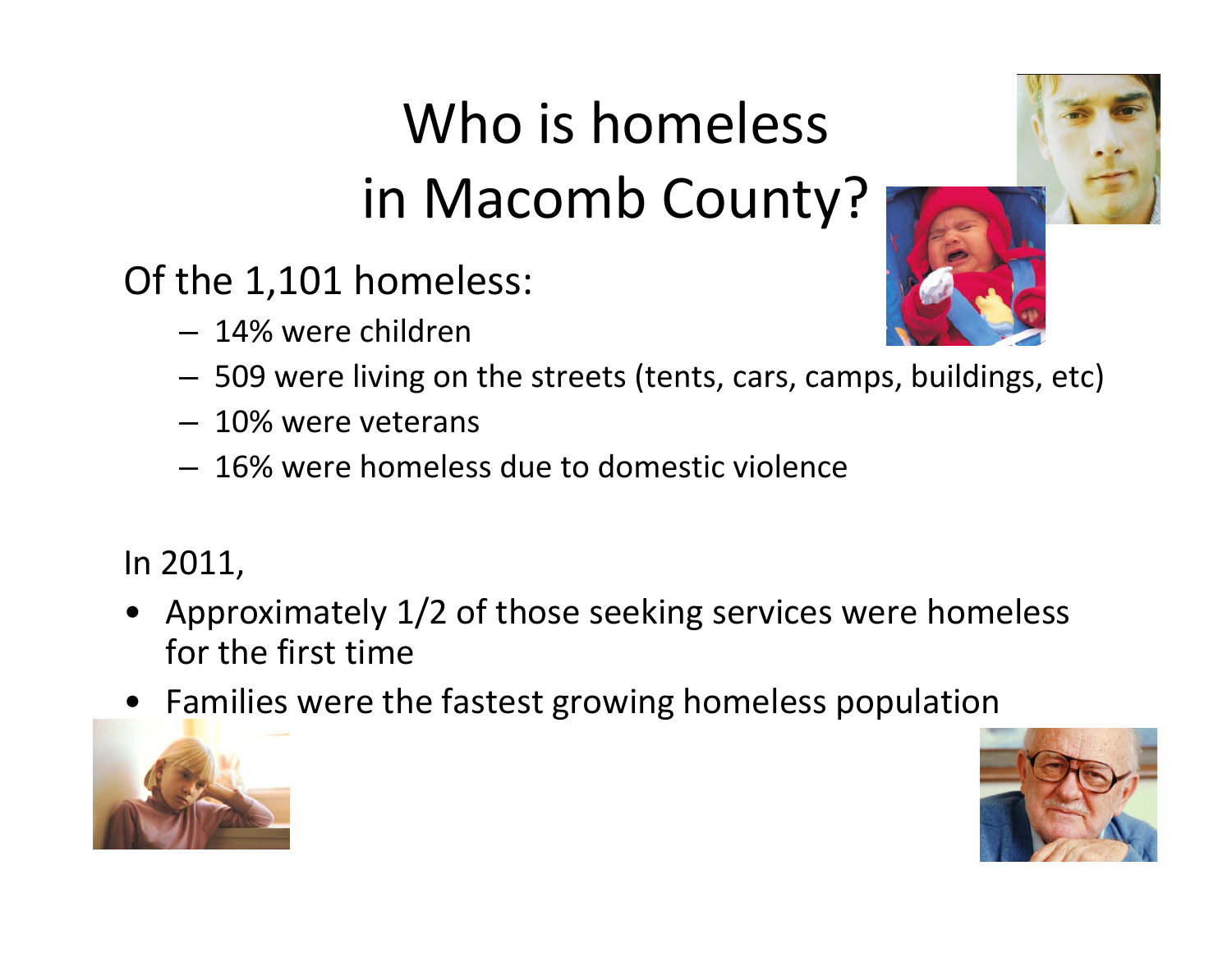

Some Current Numbers March 2011 to March 2012 Clients Served: 2,773

- Homeless for the first time **54%**
- Single female parent with children **907**
	- ‐ In # Households: **325**
- Number under age of 10 years: **19%**
- Number under age of 17 years: **31%**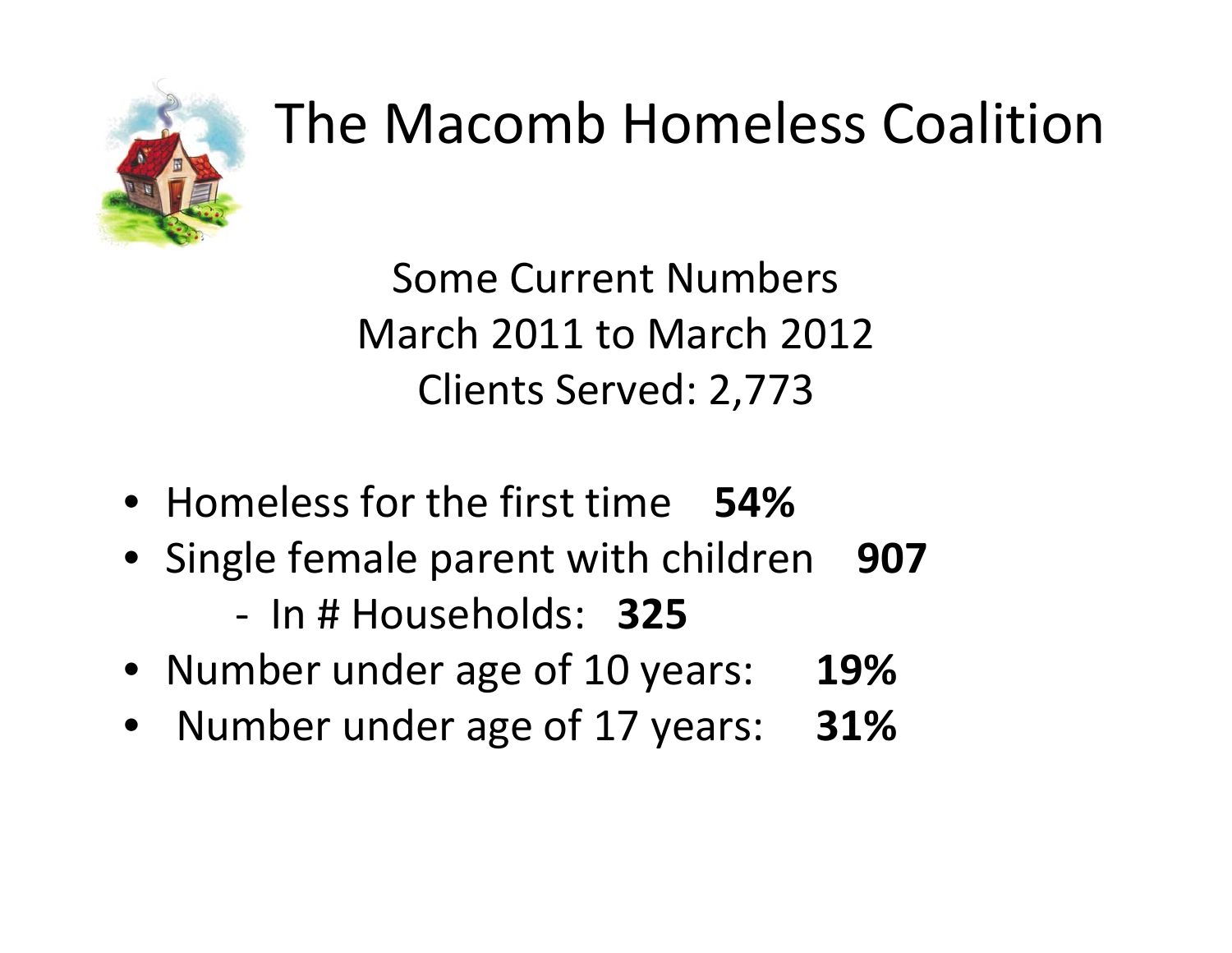## Who is Homeless in Macomb County?

Some primary <u>reasons</u> of homelessness Self‐reported in 2011 ‐ 2012:

*Singles / Families*

- Underemployment ‐ **( 19% / 16% )**
- Eviction/foreclosure ‐ **( 23% / 25% )**
- No affordable housing ‐ **( 21% / 23% )**
- Domestic assault ‐ **( 5% / 20% )**
- Job loss ‐ **( 21% / 13% )**

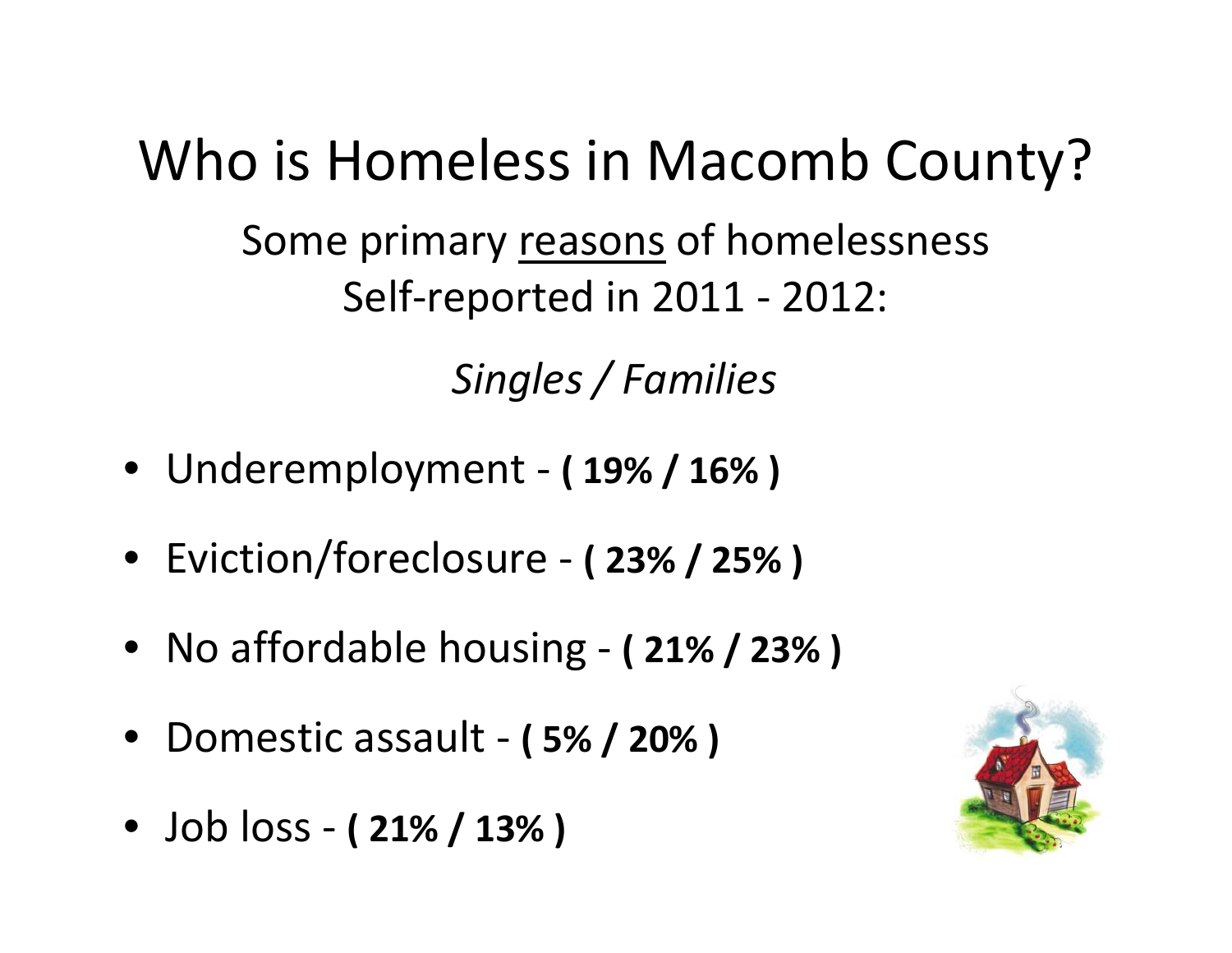

Some Current Challenges

- Families homeless for the first time
- Single Parent with Children
- Low to No income
- Shelter Stays extended for up‐to 90 Days
	- Client motivation
	- Bed Turnover
	- Increased turn‐aways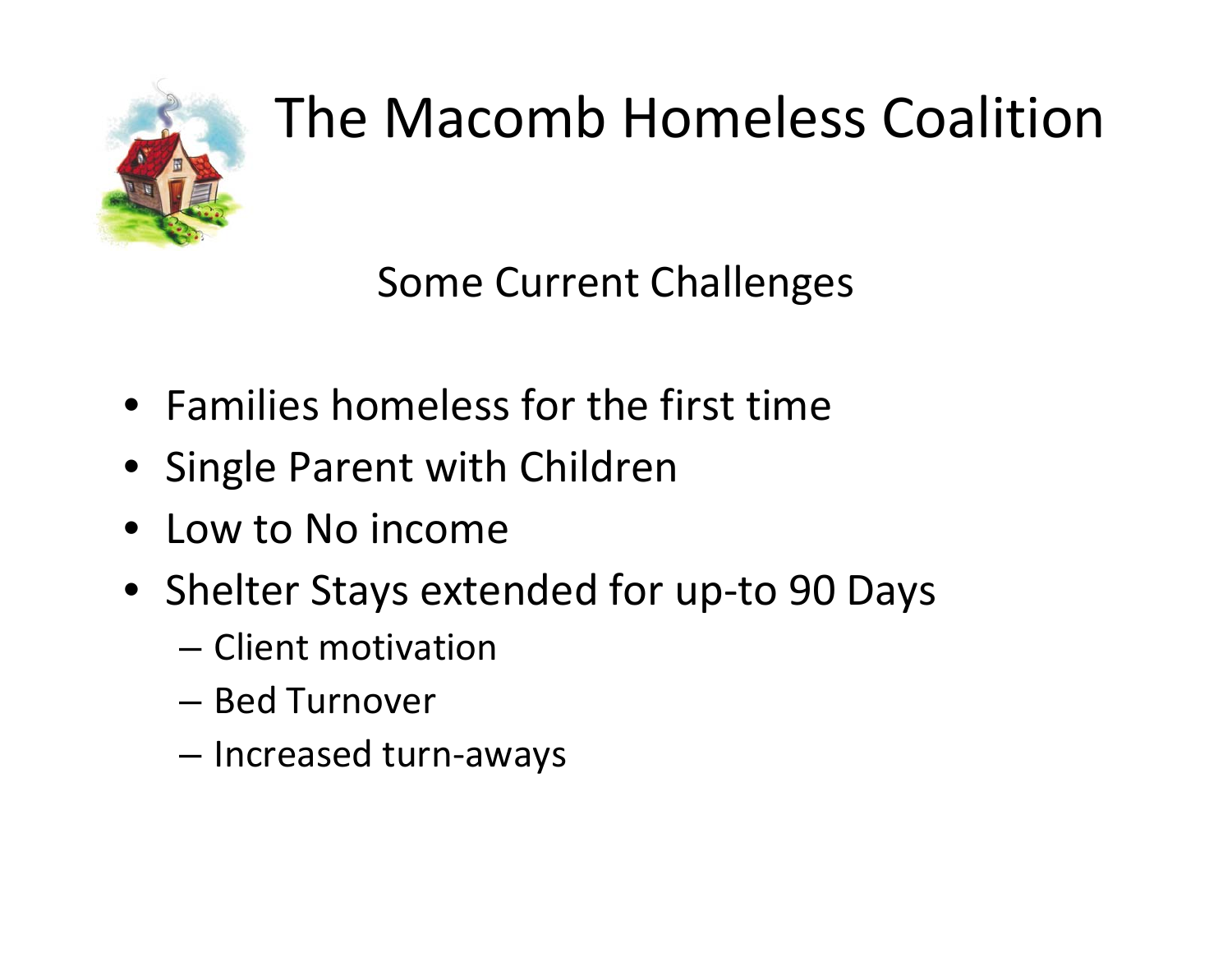

How to Help ?

- Consider ways to include the Homeless Coalition in the conversations going forward
- Consider involvement in Outreach events
	- Community Connection Days / Family Connection Days
	- Point in Time Count January 2013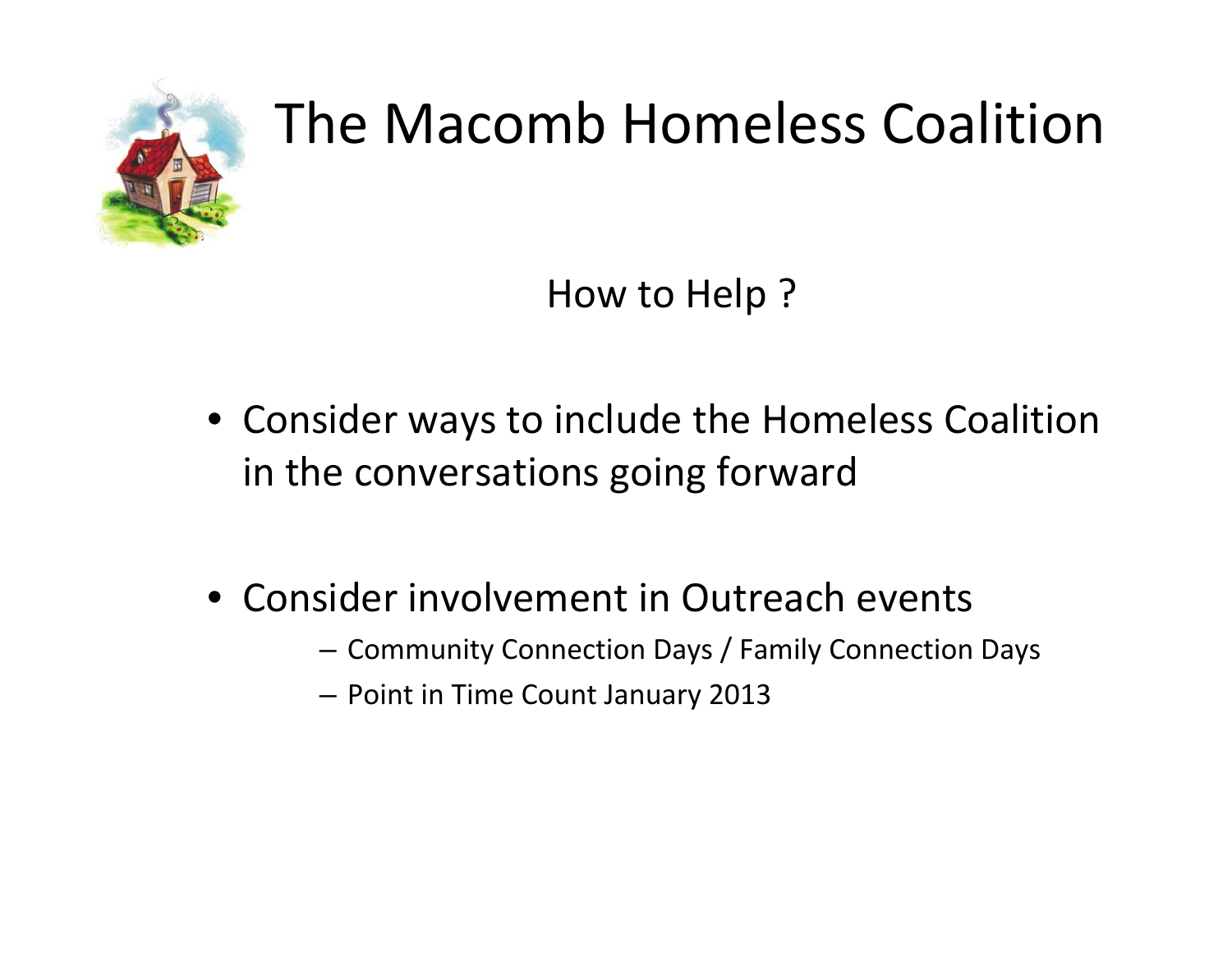

## **The Continuum of Care for Macomb County**

**Chuck O'Brien: chuck@macombhomelesscoalition.com**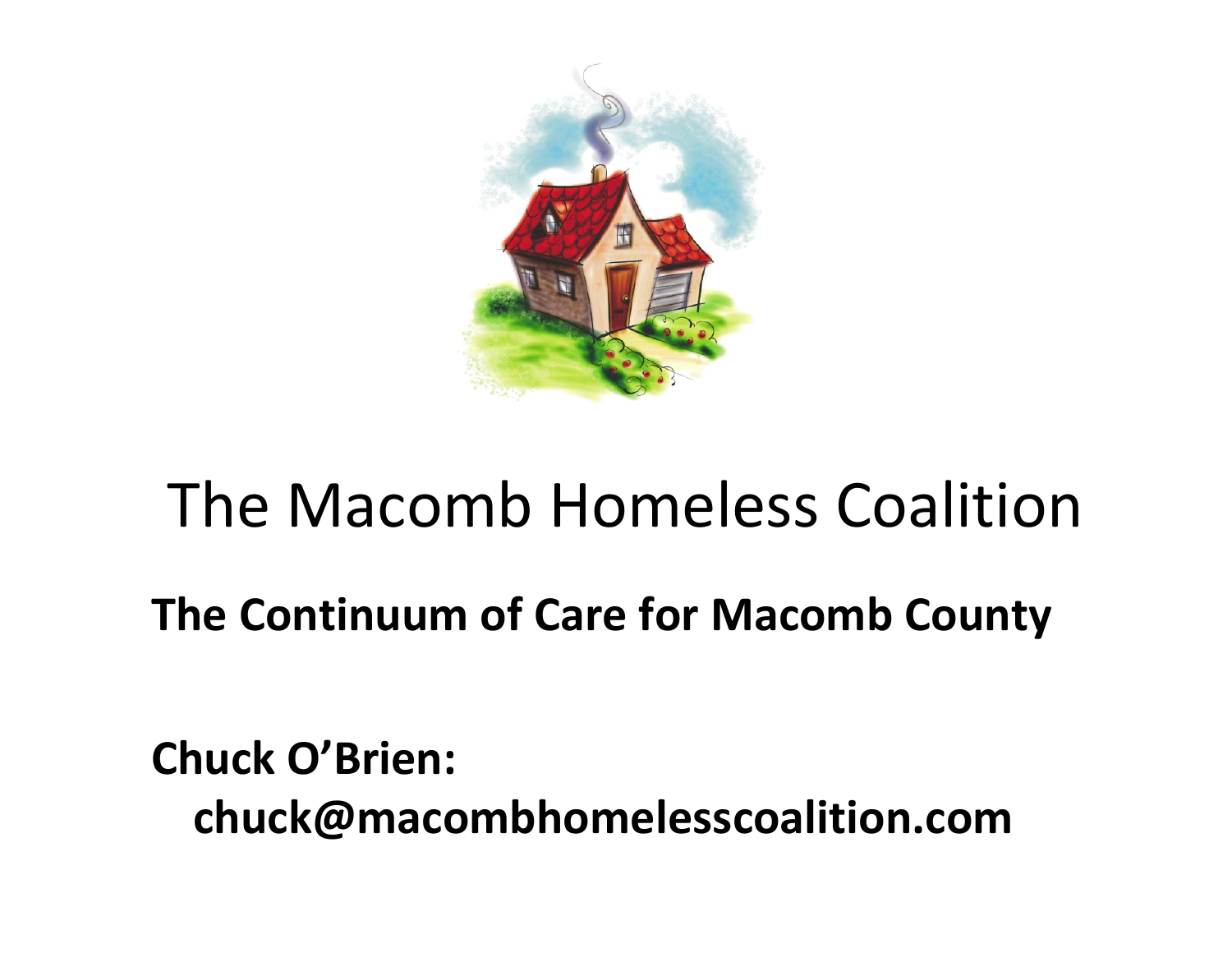**RESOLUTION NO. \_\_\_\_\_\_\_\_\_\_\_\_\_ FULL BOARD MEETING DATE:\_\_\_\_\_\_\_\_\_\_\_\_\_\_\_\_\_\_** 

**AGENDA ITEM:\_\_\_\_\_\_\_\_\_\_\_\_\_\_\_\_\_\_\_\_\_\_\_\_\_\_\_\_\_\_** 

### **MACOMB COUNTY, MICHIGAN**

**RESOLUTION TO** Receive and file information on Tri-County Vehicle Assistance

**INTRODUCED BY** Commissioner Toni Moceri, Chair, Health & Human Services Committee

**COMMITTEE/MEETING DATE** 

Health & Human Services 04-10-12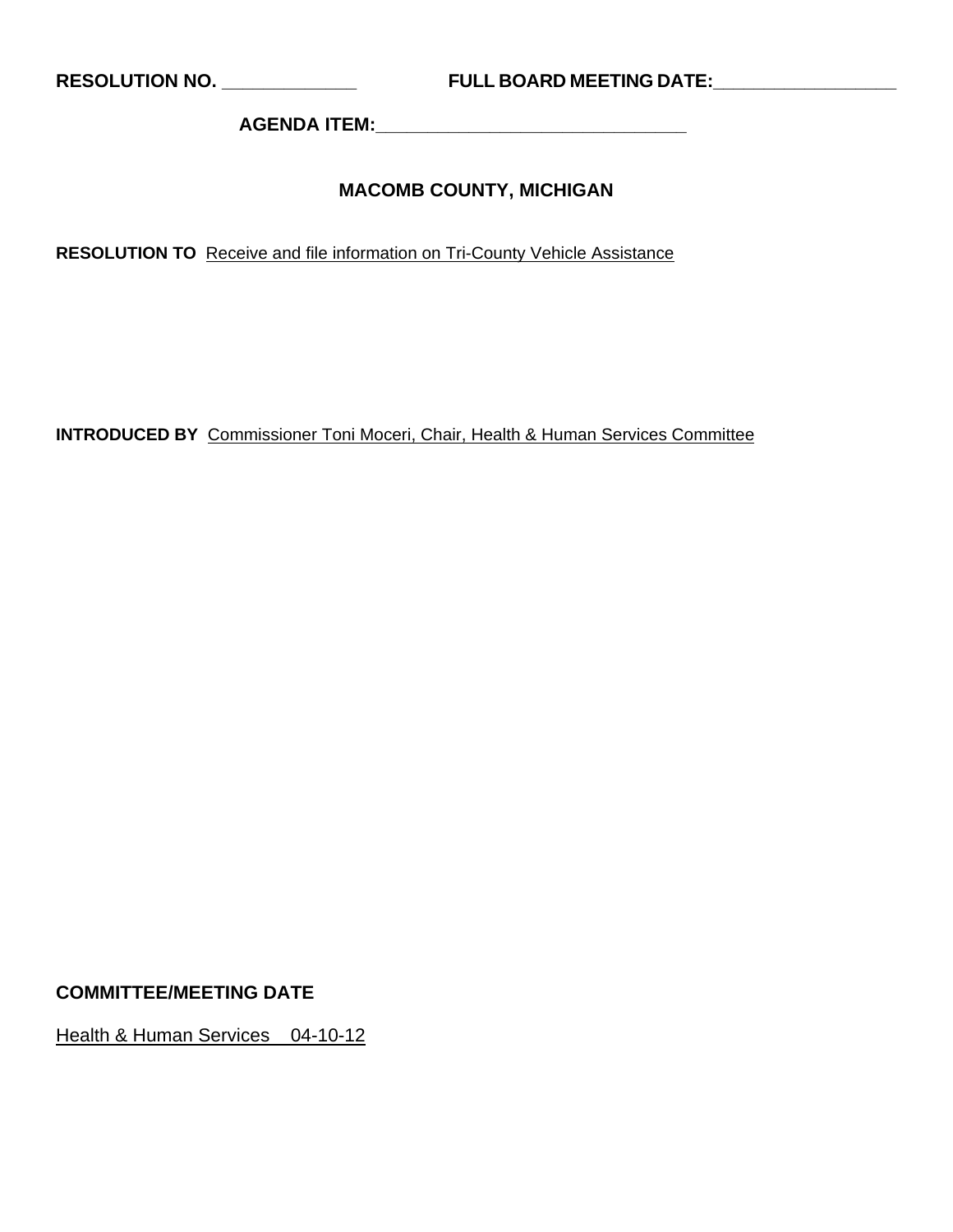### *\*Please share this information at church, within your community, office & among friends\**

### **Program Helps Tri-County Families Buy Vehicles**

DETROIT - A national program will make low-cost loans to buy or repair pre-owned vehicles available to low- to moderate-income working families in the Detroit area.

Matrix Human Services and Spectrum Child & Family Services will administer \$6,000 car loans and \$1,500 repair loans to families in Wayne, Oakland and Macomb counties through the Detroit Ways to Work economic empowerment program.

Ways to Work helps families with poor credit buy reliable vehicles. The program, *which will be launched March 26*, also requires applicants to take a financial education course as part of the loan process. Applicants are taken through the application process, given financial counseling on budgeting, credit repair education and financial planning.

Funding is provided through the Kellogg Foundation, Kresge, Wal-Mart and other businesses and foundations.

"Owning an affordable car can make a tremendous difference in the job prospects, quality of life and future aspirations of a low-income family," said Ways to Work president Jeff Faulkner. "We tie an affordable loan product to a critical family asset, the car, and then let the combination of high expectations, accountability and meaningful clients supports do the rest. The act of repaying a loan helps our clients build sound financial habits, reinforces personal responsibility, and helps them to build a payment history and improve their credit rating."

Ways to Work operates 55 sites in 23 states and has helped nearly 30,000 families get more than \$60 million in affordable loans.

#### *Approved loans come have a flat 8 percent interest rate and repayment terms of 24 and 30 months. Typical monthly payments fall between \$150 and \$220, and borrowers can save \$750 to \$3,000 in interest fees.*

The majority of loan recipients are single mothers.

"Reliable transportation is critical to breaking the cycle of poverty," said Marcella Wilson, Matrix president and chief executive. "When children and families have access to reliable transportation, incomes increase and access to education and health care improves."

**Applicants seeking information can call should call 313-526-4000, extension. 319 , or 313-456-6060.**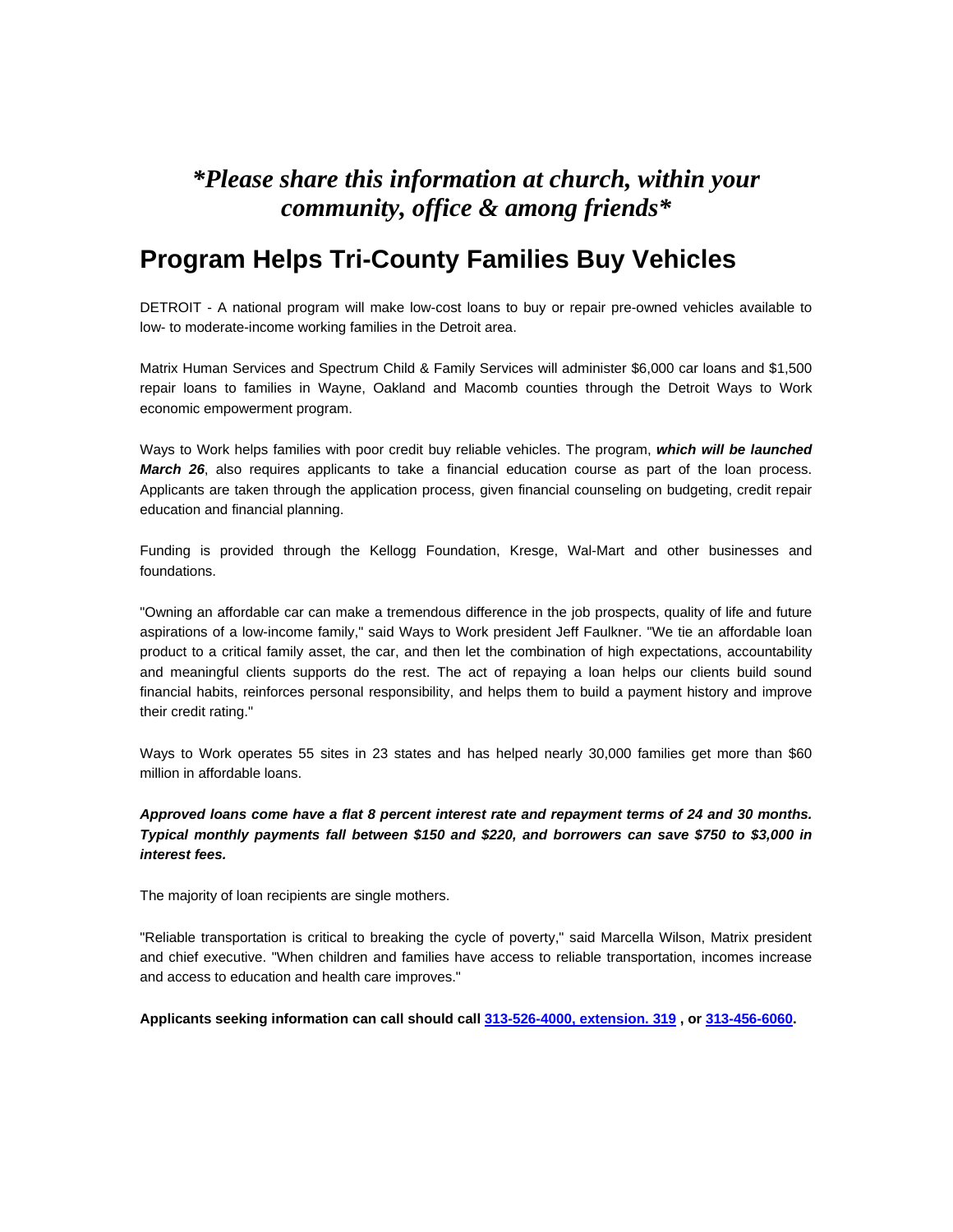|                                        |                                                                                                                        | <b>AGENDA</b>                                                                    |  |
|----------------------------------------|------------------------------------------------------------------------------------------------------------------------|----------------------------------------------------------------------------------|--|
| <b>ITEM:__________________________</b> |                                                                                                                        |                                                                                  |  |
|                                        |                                                                                                                        | <b>MACOMB COUNTY, MICHIGAN</b>                                                   |  |
|                                        | RESOLUTION TO Receive and file Monthly Status Report for March 2012 as                                                 |                                                                                  |  |
|                                        | submitted by Kermit Harris, Director of Veterans Services                                                              |                                                                                  |  |
|                                        | <u> 1989 - Johann Stoff, deutscher Stoffen und der Stoffen und der Stoffen und der Stoffen und der Stoffen und der</u> |                                                                                  |  |
|                                        |                                                                                                                        | ,我们也不会有什么。""我们的人,我们也不会有什么?""我们的人,我们也不会有什么?""我们的人,我们也不会有什么?""我们的人,我们也不会有什么?""我们的人 |  |
|                                        |                                                                                                                        |                                                                                  |  |
|                                        |                                                                                                                        |                                                                                  |  |
|                                        |                                                                                                                        |                                                                                  |  |
|                                        |                                                                                                                        |                                                                                  |  |
|                                        | INTRODUCED BY: Commissioner Moceri, Chair Chair Chair Chair Chair Chair Chair Chair Chair Chair Chair Chair Chair      | Health and Human Services Committee                                              |  |
|                                        |                                                                                                                        |                                                                                  |  |
|                                        |                                                                                                                        |                                                                                  |  |
|                                        |                                                                                                                        |                                                                                  |  |
|                                        |                                                                                                                        |                                                                                  |  |
|                                        |                                                                                                                        |                                                                                  |  |
|                                        |                                                                                                                        |                                                                                  |  |
|                                        |                                                                                                                        |                                                                                  |  |
|                                        |                                                                                                                        |                                                                                  |  |
|                                        |                                                                                                                        |                                                                                  |  |
|                                        |                                                                                                                        |                                                                                  |  |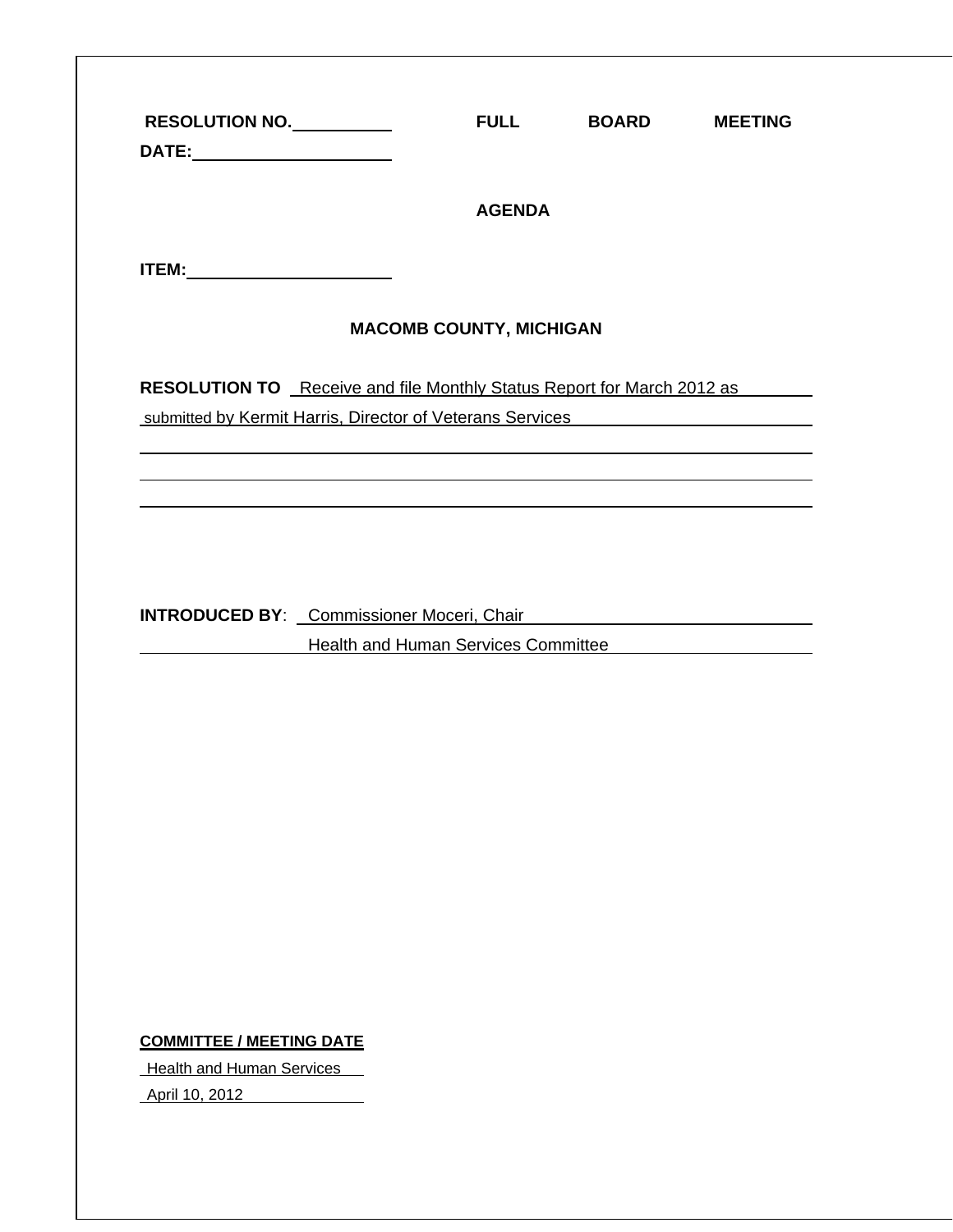### **HEALTH AND HUMAN SERVICES COMMITTEE Status Report for March 2012**

#### **Veterans Services Commission Members: Pat M. Daniels Chairman Fred Warner, Vice Chairman Therese Wrobel, Secretary Natalie V. McPherson, Member at Large Andrew Knapp, Member at Large**

After review by the Veterans Services Commission 27 county burial applications and 5 marker reimbursement applications were approved for March.

|    | <b>STATUS REPORT - MARCH 2012</b>      |                            |                                      |         | 2012<br>(MAR) | YTD<br>(2012) | 2011<br>(MAR) |
|----|----------------------------------------|----------------------------|--------------------------------------|---------|---------------|---------------|---------------|
| 1. | <b>Personal Contacts with Veterans</b> |                            |                                      |         | 591           | 1923          | 658           |
|    | <b>WWI</b>                             | <b>WWII</b>                | Korea                                | Vietnam |               |               |               |
|    | 1                                      | 118                        | 62                                   | 294     |               |               |               |
|    | Persian                                | <u>Iraq</u>                | Peacetime                            |         |               |               |               |
|    | 38                                     | 44                         | 34                                   |         |               |               |               |
| 2. |                                        |                            | Claims (New/On-Going): Compensation, |         | 345           | 1070          | 402           |
|    |                                        |                            | Pension, DIC, Widows Death Pension   |         |               |               |               |
| 3. | <b>Federal Burial Allowance</b>        |                            |                                      |         | 8             | 37            | 19            |
| 4. | <b>County Burial Allowance</b>         |                            |                                      |         | 27            | 76            | 47            |
| 5. | County Burial - Excess Net Worth       |                            |                                      |         | 9             | 46            | 14            |
| 6. | <b>Government Markers</b>              |                            |                                      |         | 5             | 10            | 3             |
| 7. | <b>Flag Display Cases</b>              |                            |                                      |         | 31            | 109           | 51            |
| 8. | Financial Assistance (MVTF)            |                            |                                      |         | 17            | 60            | 16            |
| 9. |                                        | Veterans Relief Fund (VRF) |                                      |         | 20            | 96            | 18            |

#### **AMOUNT OF DOLLARS BROUGHT IN MACOMB COUNTY FROM VA FOR THE MONTH OF MARCH 2012**

Total Amount of One Time Payment of Retro **1,308,113 90,569** 

Total Amount of Recurring Monthly

Kermit E. Harris, Lt Col USAF (ret) Director, Veterans Services

KEH/tlb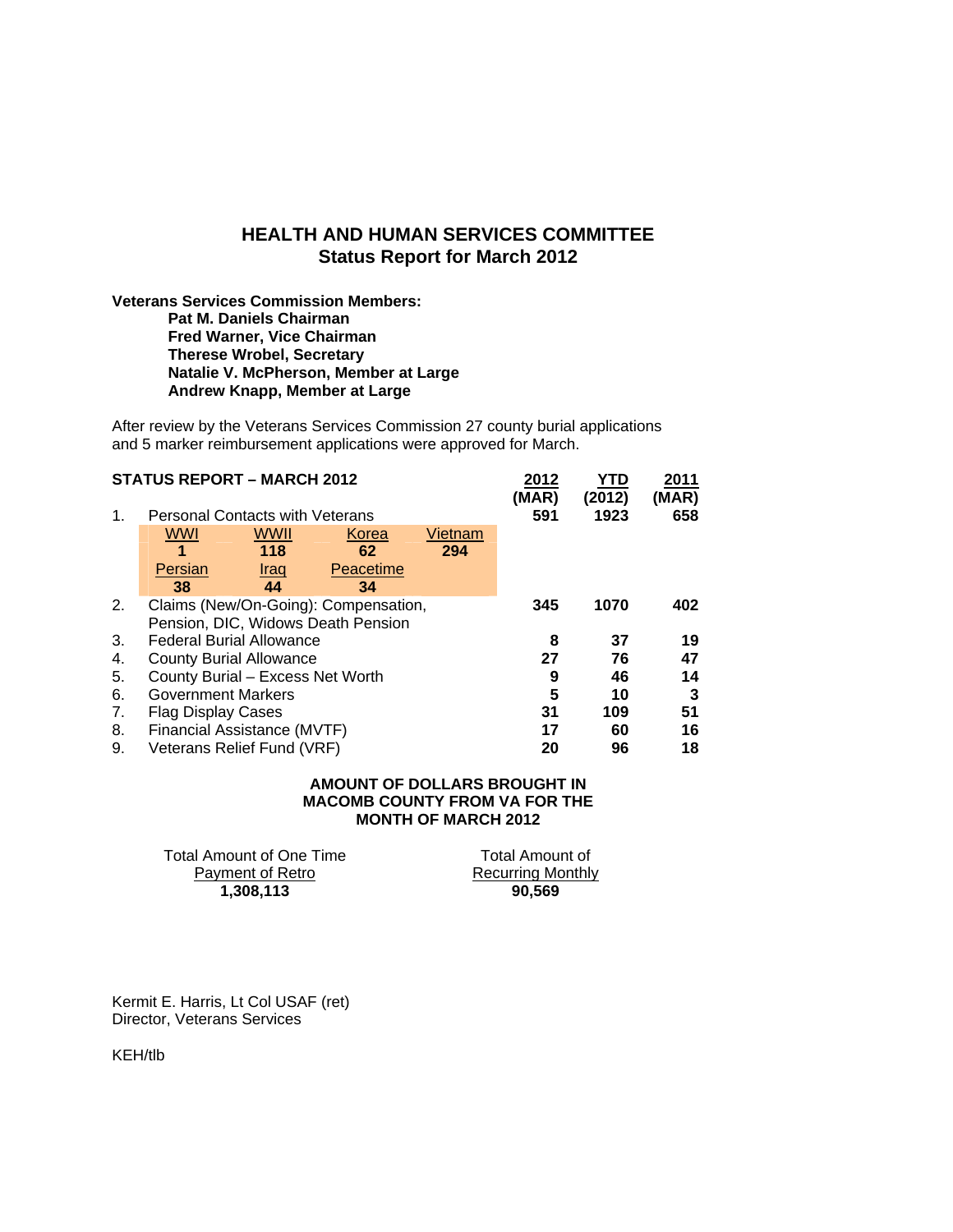### **VETERANS SERVICE COMMISSION BOARD MEETING Wednesday, March 7, 2012**

- 1. Meeting was called to order by Vice Chairman Warner at 1:30 with the Pledge of Allegiance. Motion to accept agenda by McPherson, seconded by Knapp. Roll call of members showed Chairman Daniels excused, Mr. R. Martin from DHS was present.
- 2. There being no public present, Commissioners went into private session to review cases.
- 3. 14 cases were presented; 7 Denied; 5 Approved & 2 partials approved.

#### Old Business:

- a. Reminder there is a Veteran Court meeting tomorrow at 12:00.
- b. We have confirmation; the millage will be placed on the August ballot. Donations are coming in from area veteran groups to purchase yard signs.
- c. Mr. Harris and Commissioner Wrobel will be meeting with County Treasurer this week to discuss hiring another counselor and an account clerk. Our appointment wait time is up to two weeks or longer.

#### New Business:

- a. Commissioners questioned why the budget surplus is not shown on the financial statement. Mr. Harris will find out.
- b. Mr. Charles Ramirez, a reporter from the Detroit News, was here to get information about the millage for an upcoming article.
- 4. There being no further business, meeting was adjourned at 4:00.

Therese Wrobel, Secretary

\_\_\_\_\_\_\_\_\_\_\_\_\_\_\_\_\_\_\_\_\_\_\_\_\_\_\_\_\_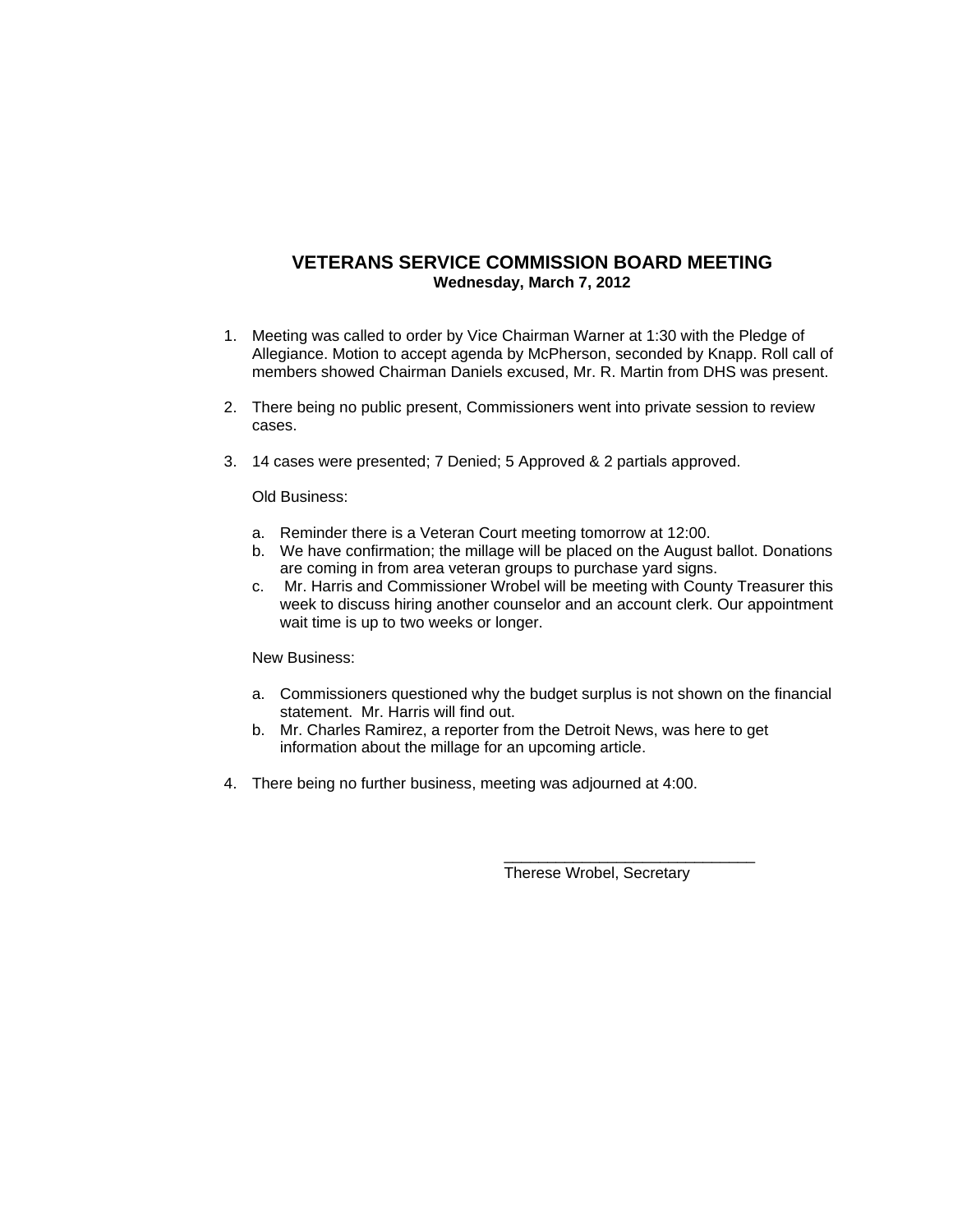### **VETERANS SERVICE COMMISSION BOARD MEETING Wednesday, March 21, 2012**

- 1. Meeting was called to order by Chairman Daniels at 1:30 with the Pledge of Allegiance. Motion to accept agenda by Warner, seconded by Knapp. Roll call of members showed N. McPherson excused, Mr. R. Martin from DHS was present.
- 2. There being no public present, Commissioners went into private session to review cases.
- 3. 5 cases were presented; 3 Denied; 2 Approved.

Old Business:

- a. It will cost \$900 to put up a large roadway sign.
- b. Suggested we go to churches & see if they will put information about us and the millage in their bulletins.

New Business:

- a. A letter will go out to all State Veterans from either Jason Allen or Anne-Marie Dutcher about benefits they may qualify for.
- b. Investigators from Chicago were in the office about two fraudulent claims we helped discover.
- c. There is no longer a requirement that no more than two veterans from any war be a member of the Veteran Service Commission.
- 4. There being no further business, meeting was adjourned at 2:55.

\_\_\_\_\_\_\_\_\_\_\_\_\_\_\_\_\_\_\_\_\_\_\_\_\_\_\_\_\_ Therese Wrobel, Secretary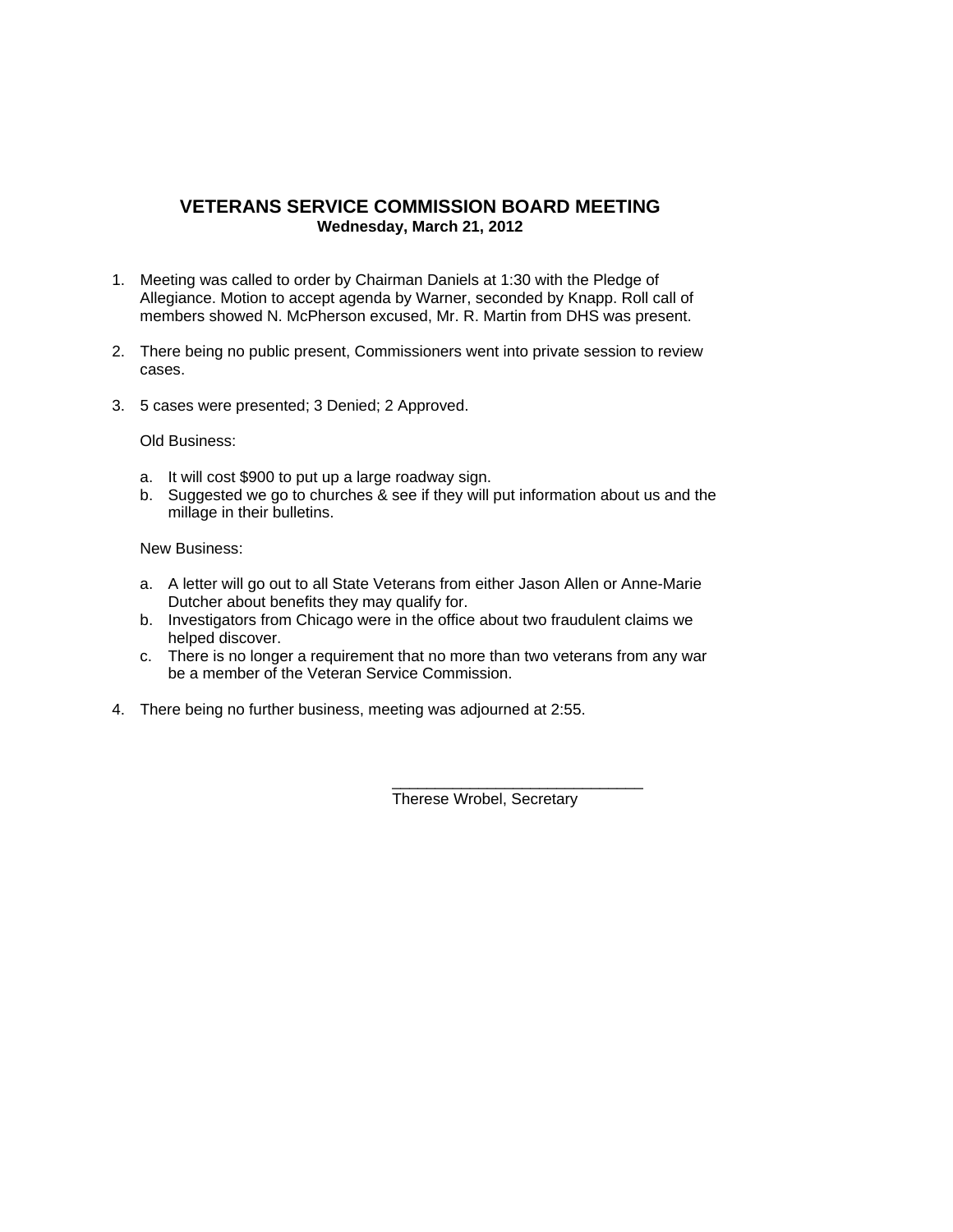

### BOARD OF COMMISSIONERS

1 S. Main St.,  $9<sup>th</sup>$  Floor Mount Clemens, Michigan 48043 586.469.5125 FAX 586.469.5993 macombcountymi.gov/boardofcommissioners

March 30, 2012

TO: Mark Hackel, County Executive

FROM: Kathy D. Vosburg

RE: RFI 03-30-12 HHS Seniors Cash Mgt Policy DCS

At the March 29, 2012, Health & Human Services Committee Meeting, while the Board was considering a proposed budget amendment for the Senior Citizen Services General Fund, a question was raised regarding the receipt of cash (and checks) as a result of fundraising. Department of Community Services director, Steve Gold, indicated that written policies and procedures for cash management are in place.

The Board requests that a copy of the policies and procedures regarding cash management be forwarded to the BOC. The next meeting of the HHS Committee will be held on Tuesday. April 10, 2012. It would be helpful to have this information prior to Notice publication on Tuesday, April 3rd, or by the meeting date at latest.

Thank you for your prompt attention to this matter.

The foregoing actions and content of this writing are non precedent setting and made without prejudice as to both form and substance as

**MACOMB COUNTY BOARD OF COMMISSIONERS** Fathy D. Vosburg Martin E. Square Fred Miller

Kathy D. Vosburg District 8 Chair

Marvin E. Sauger District 2 Vice Chair

District 9 Sergeant-At-Arms

Toni Moceri – District 1 Phillip A DiMaria- District 3 David Flynn - District 4 Ray Gralewski- District 5 James L. Carabelli - District 6 Don Brown- District 7

Roland Fraschetti- District 10 Kathy Tocco- District 11

Bob Smith- District 12 Joe Sabatini- District 13